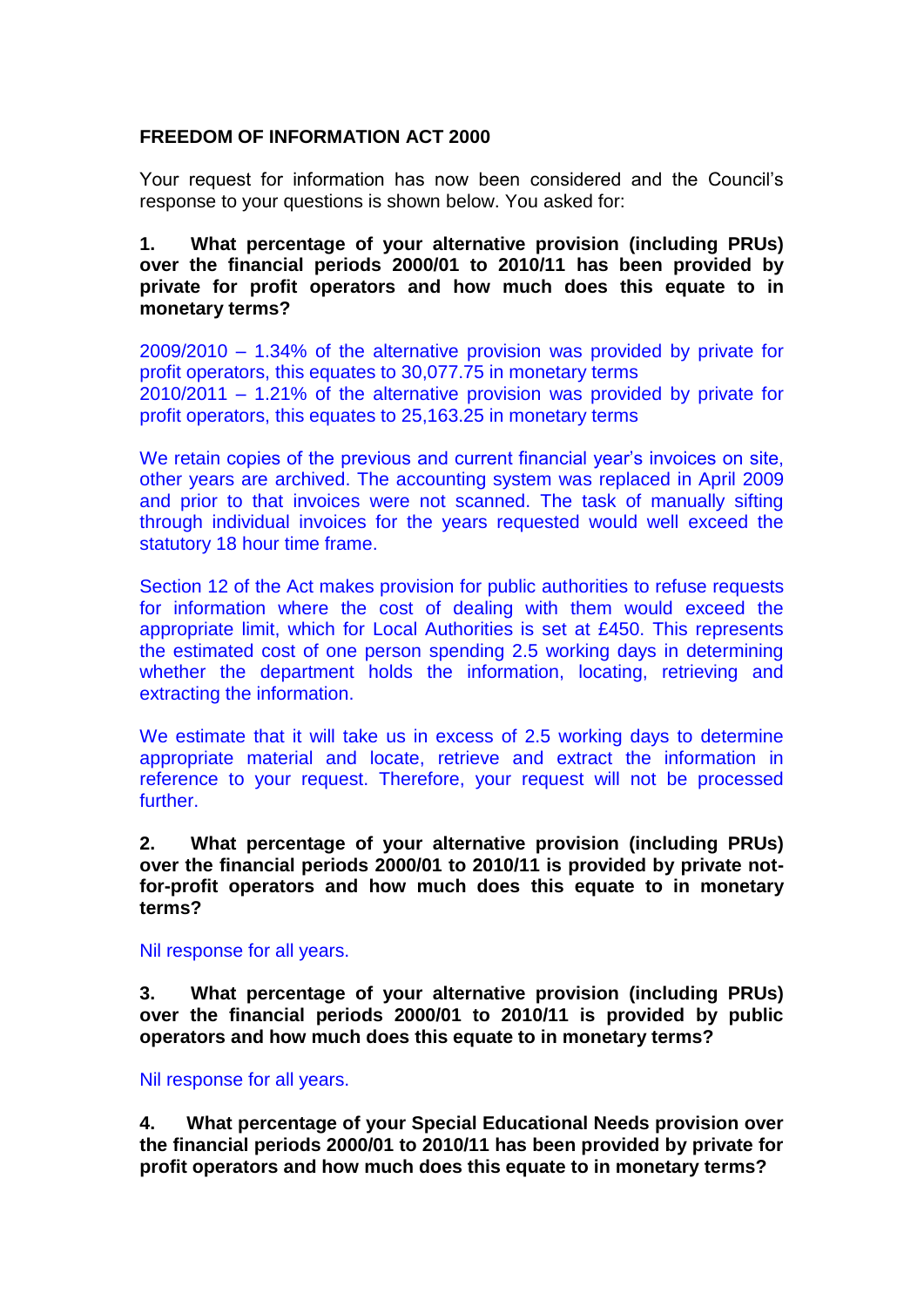% of SEN provision provided by private for-profit operators In monetary terms

| 2005-06 | 7.03% 2,119,333 |
|---------|-----------------|
| 2006-07 | 8.51% 2,677,839 |
| 2007-08 | 8.14% 2,865,385 |
| 2008-09 | 7.78%2,848,486  |
| 2009-10 | 7.68% 2,898,892 |
| 2010-11 | 8.32% 3,343,122 |

**5. What percentage of your Special Educational Needs provision over the financial periods 2000/01 to 2010/11 is provided by private not-forprofit operators and how much does this equate to in monetary terms?**

% of SEN provision provided by private not-for-profit operators In monetary terms 2005-06 2.39% 719,071 2006-07 2.40% 754,972<br>2007-08 1.89% 666,705<br>2008-09 2.01% 737,164 1.89% 666,705 2.01% 737,164 2009-10 1.75% 659,822 2010-11 1.62% 652,292

**6. What percentage of your Special Educational Needs provision over the financial periods 2000/01 to 2010/11 is provided by public operators and how much does this equate to in monetary terms?**

% of SEN provision provided by public operators In monetary terms

| 90.58%    | 27,293,846 |
|-----------|------------|
| 89.08%    | 28,016,007 |
| 89.97%    | 31,674,049 |
| $90.21\%$ | 33,025,350 |
| 90.57%    | 34,193,966 |
| 90.06%    | 36,199,804 |
|           |            |

Information prior to 2005 is not available. Leicester City Council does not hold this information. This letter acts as a refusal notice under section 17.1 of the Freedom of Information Act 2000 because, in accordance with section 1.1 of the Act, the information is not held.

**7. What percentage of your Nursery provision over the financial periods 2000/01 to 2010/11 has been provided by private for profit operators and how much does this equate to in monetary terms?**

**8. What percentage of your Nursery provision over the financial periods 2000/01 to 2010/11 is provided by private not-for-profit operators and how much does this equate to in monetary terms?**

**9. What percentage of your Nursery provision over the financial periods 2000/01 to 2010/11 is provided by public operators and how much does this equate to in monetary terms?**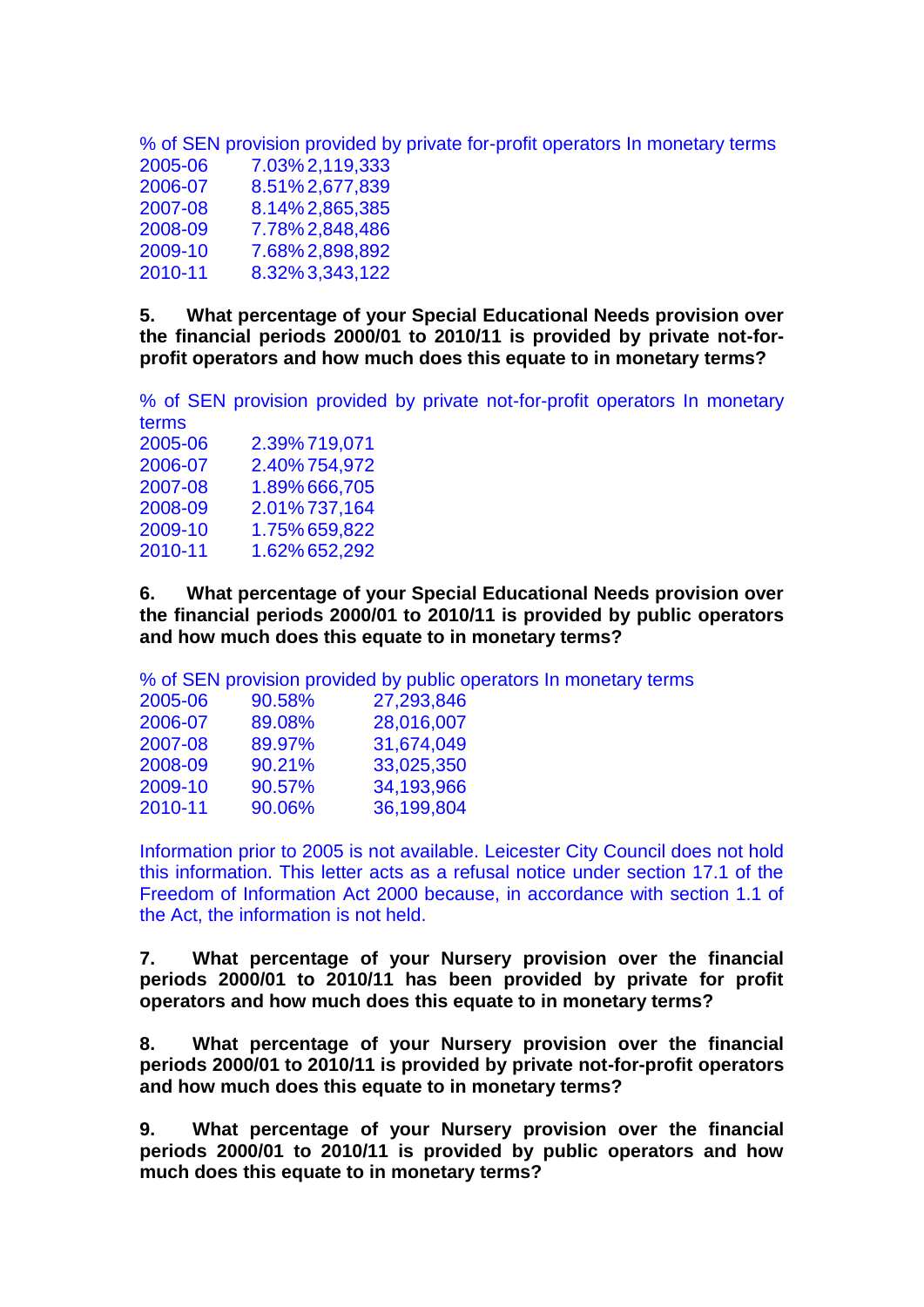Section 12 of the Act makes provision for public authorities to refuse requests for information where the cost of dealing with them would exceed the appropriate limit, which for Local Authorities is set at £450. This represents the estimated cost of one person spending 2.5 working days in determining whether the department holds the information, locating, retrieving and extracting the information. The spread sheet attached contains the nursery provision analysis from 2006 onwards and providing this data has taken the Council up to the £450 threshold. I hope that the information we have been able to provide is of use to you.

The legislation allows you to use the information supplied for your own personal use. Please be aware that any commercial or other use, for example publication, sale, or redistribution may be a breach of copyright under the Copyright, Designs and Patents Act 1988 as amended unless you obtain the copyright holder's prior permission.

Not all the information that is supplied which is covered by copyright will be the Council's copyright, for example it may be the copyright of a government department or another Council. You should seek either the Council's consent or their consent as appropriate. The Council is willing to advise you of any such potential issues on request. In order to make a request to re-use the information please contact the Information Governance Manager using the details below.

If you are dissatisfied with the handling of your request please write to:

**Information Governance Manager Information and Support Leicester City Council FREEPOST (LE985/33) New Walk Centre LEICESTER LE1 6ZG**  e-mail: [foia@leicester.gov.uk](mailto:foia@leicester.gov.uk)

Your request for internal review should be submitted to the above address within 40 (forty) working days of receipt by you of this response. Any such request received after this time will only be considered at the Council's absolute discretion.

You can also complain to the Information Commissioner at: **Information Commissioner's Office Wycliffe House Water Lane Wilmslow SK9 5AF Telephone: 01625 545 700**  www.informationcommissioner.gov.uk

Please be aware that the Information Commissioner does not normally consider appeals or complaints until the internal appeals and complaints